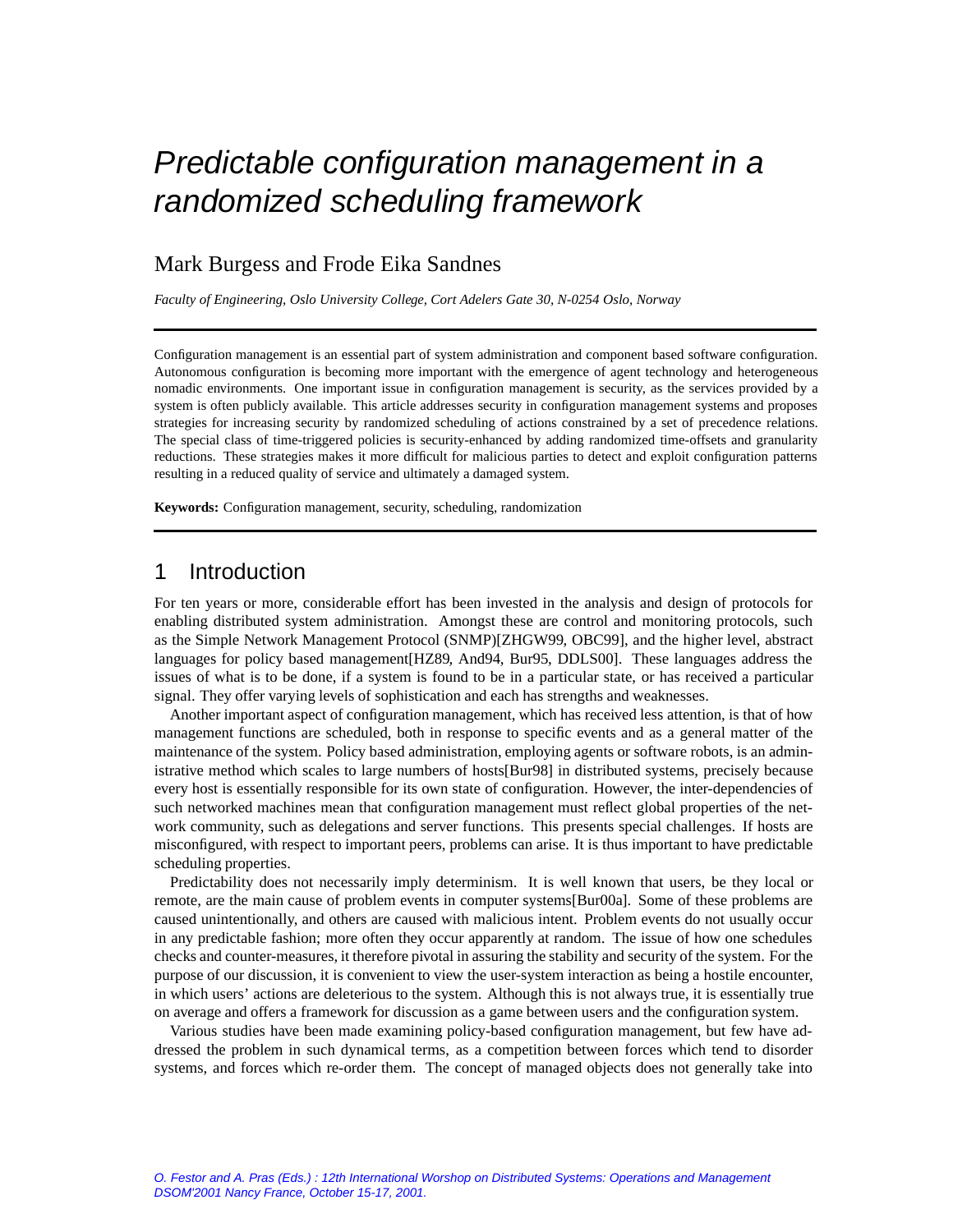

**Fig. 1:** cfengine is running as a agent on each host in the system.

account the effect of errors which accrue through usage. Such a dynamical view is important because, computer systems in real situations, are constantly undergoing changes. These changes result from the time-variant, concurrent actions of multiple users, and undisciplined human administrators. Today, no technology is impervious to those influences. This means that the boundary conditions of system performance are constantly changing.

The way a system responds to changes in its environment is important to configuration management. Change occurs both through planned revisions of policy and through unplanned events, such as misunderstandings between humans, undisciplined maintenance and regular usage. Throughout any change, one is interested in upholding consistency of environment for any dependent processes [KM90]. The aim of the current work is to summarize the core of an approach to system management, based on regulation of system state.

## 2 Configuration management and cfengine

Configuration management is an important part of both system administration and component based software development [Szy99]. Several studies have been conducted into the management of component configurations [KC99, KC00, KM90, NM98, ZS95]. These studies all identified the lack of a common framework for managing component configuration, a problem especially relevant in the context of heterogeneous component-based distributed systems. While much progress has been made with policy based configuration models, many issues remain. In this paper, we wish to address one of those issues: scheduling.

To anchor our discussion in a working model, we base our discussion around the policy-based agent cfengine[Bur95, Bur] which has been in widespread use on Unix-like systems since the mid 1990's. Cfengine provides a high level, declarative language interface for the task of distributed resource management, as well as a distributed agent for implementing policy. The advantage of policy-based configuration is that instructions automatically document system policy, and enforce the characteristics, interrelationships and dependencies of all sites from a single location. Cfengine has features similar to other distributed management systems such as IBM's Tivoli (TME 10) [Bru94, Far92, Sch99, Uel99], and its notion of policy is similar to that described in [Slo94, DDLS00], if somewhat less refined.

The cfengine agents enforce policy expressed in centrally maintained configuration files. Changes made to one such file can result in a system-wide response, or can identify actions to be taken on a single host. The high-level configuration language abstracts from the details of the different operating systems, allowing clarity of intent.

As part of its normal duties, cfengine is tasked to conduct component installation, updates, adapt outof-the-box systems to site requirements, and perform garbage collection and security audits. The cfengine agent is run on each computer in the distributed environment and all transactions associated with the development and deployment of the software components are brokered via cfengine (See figure 1). For instance, Hewlett Packard is one large organization employing cfengine for software installation[BR97]. Some typical configuration issues, which apply to component management, include:

- 1. Creating files and directories with appropriate ownership and permissions.
- 2. Copying authorized files from a master source and assuring their permissions. Such transactions have to be secure in two senses of the word. They must prevent unauthorized parties from monitoring the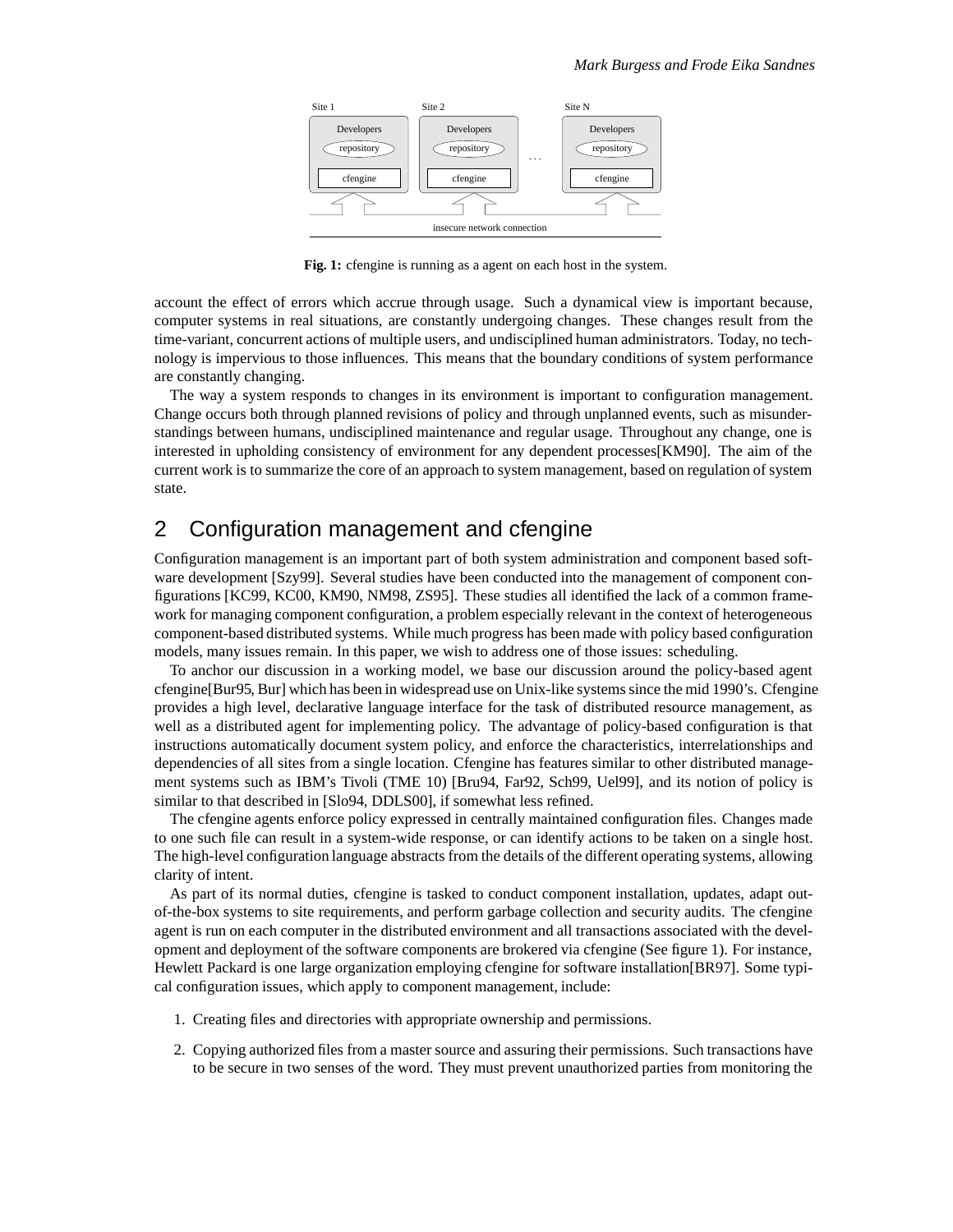transmission, and also handle exceptional events such as copy-failure, before a file is completely installed, an operation that could corrupt the old copy of a file and leave hosts in an inconsistent state.

3. Linking files and file-trees from a master source temporarily, or permanently, using both relative links and absolute links.

Component updates are desirable whenever a new component version is released or whenever the environment is changed so that a different version of a component is needed. Cfengine can perform these tasks automatically as long all the dependencies are declared in a cfengine script.

In most distributed systems, the overall operation is dependent on availability of service. Certain serverprocesses must be present in the environment if the system is to operate successfully. Cfengine can be used to monitor processes, by checking for the presence, absence and behaviour of given processes and act thereupon ensuring a continuous high availability of service. It is a distributed management system where the workload is balanced evenly on the different hosts, and redundancy can easily be supported to provide fault-tolerance.

## 3 Classes as scheduling entities

Policy based configuration languages associate the occurrence of specified events or conditions, with responses to be carried out by an agent. Cfengine accomplishes this by classifying the state of a host, at the time of invocation, into a number of string identifiers. Some of these represent the time of invocation, others the nature of the environment, and so on. For example:

```
files:
  (linux|solaris).Hr12::
      /etc/passwd mode=0644 action=fixall inform=true
```
The class membership is described in the second line. In this instance, it specifies the class of all hosts which are of type linux or solaris, during the time interval from 12:00 hours to 12:59. Tasks to be scheduled are placed in classes which determine the host(s) on which they should be executed, or the time at which they should be executed. Host-classes are essentially labels which document the attributes of different systems. They might be based on the physical attributes of the machine, such as its operating system type, architecture, or on some human attributes, such as geographical location or departmental affiliation. Actions are placed in such classes and are only performed if the agent executes the code in an environment which belongs to one of the relevant classes. Thus, by placing actions in judiciously chosen classes, one specifies actions to be carried out on either individual machines or on arbitrary groups of machines which have a common feature relating them. Classes are evaluated in three main ways:

- 1. *automatically* as a result of characteristics of the environment in which the cfengine program is run, e.g. the operating system type of the host, name of the host and the day on which the script is run etc. Cfengine senses its runtime environment and switches on these classes.
- 2. *implicitly* by making the host a member of a named group of hosts, which then constitutes a class with the same name as the group. This is useful for specifying tasks to be performed on machines with a cultural or human connection, such as those belonging to a specific department at a university.
- 3. *explicitly* by defining an identifier to be a defined class in the control part of a cfengine program. This is useful for switching on and off certain tasks at run-time and is used in connection with the manual definition of classes listed below.

Creating an effective configuration for a system amounts to placing configuration actions in appropriate classes. Classes may depend on other classes, either implicitly or explicitly. This makes it possible to refer to all sites in a given list except for a list of exceptions. Aliases can be made for commonly referred entities so that they can be referred to by meaningful names.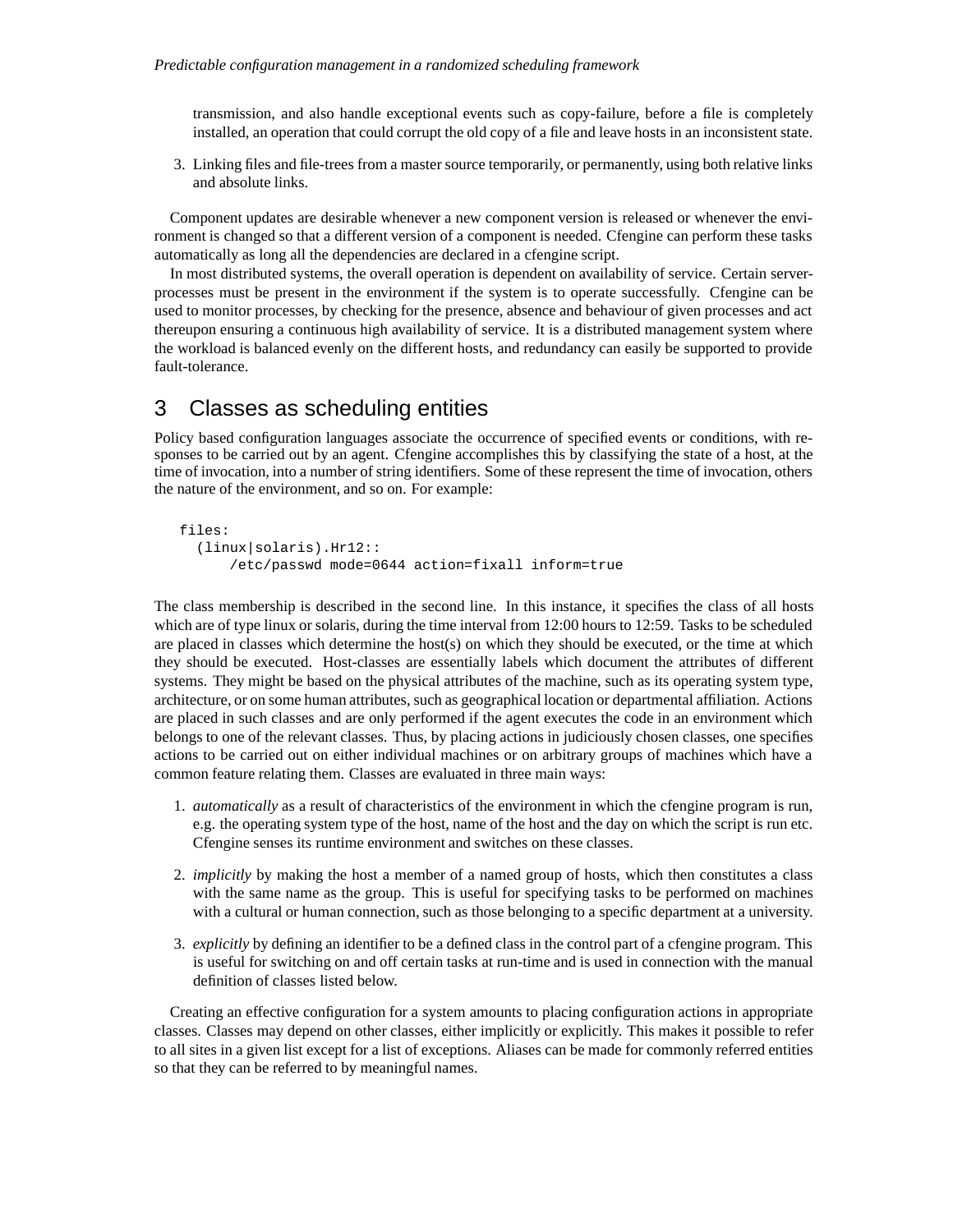Classes form a number of overlapping sets, which covers the coordinate space of the distributed system  $(h, c, t)$ , for different hosts *h*, with software components *c*, over time *t*. The aim of scheduling configuration control, is to cover this space as fully as possible, without using too many resources. This is a scheduling problem.

Classes sometimes become active in response to situations which conflict with policy, but this is not the only way in which reponses can be triggered. Some reponses are always scheduled for execution, but have no net result because of an important property referred to, in cfengine parlance, as *convergence*. Cfengine's notion of convergence towards an ideal state of configuration means that the policy agent takes no action, if no action is needed. This nullifies certain schedulable events, by virtue of their being unnecessary.

A further safe-guard which affects the scheduling of actions is a scheme of adaptive locks. All cfengine transactions are lockable entities, and each lock can persist for a certain time after the completion of an action. If the same action is scheduled too soon after completion, it will not be executed again until the lock has expired. This prevents positive feedback (recursion) storms which can sometimes take place when there are scheduled cycles, somewhat analogous to the millisecond dead-times exhibited by neurons in the brain (presumably an important factor which prevents feedback "fits" in verterbrates).

Apart from the assurances laid down by this scheduling framework, there is still the risk of randomly arriving events placing the system in jeopardy. Furthermore, repetetive (spam) attacks on specific resources need to be controlled by counter-measures. Most systems are vulnerable in different ways to exploitation due to public knowledge about their policy or configuration.

#### 4 Management, resource allocation and scheduling

Scheduling takes many forms, such as job-shop scheduling, production scheduling, multiprocessor scheduling and so on. It can take place within any extent of time, space or other suitable covering-label.

The two main classes of scheduling are *dynamic* and *static* scheduling. Dynamical schedules can change their own execution pattern, while static ones are fully predetermined. In general, solving static scheduling problems is NP hard. This involves assigning the vertices (tasks) of an acyclic, directed graph onto a set of resources, such that the total time to process all the tasks are minimised. The total time to process all the tasks is usually referred to as the *makespan*.

An additional objective is often to achieve a short makespan while minimising the use of resources. Such multi-objective optimisation problems involve complex trade-offs and compromises, and good scheduling strategies are based on a detailed and deep understanding of the specific problem domain. Most approaches belong to the family of priority-list scheduling algorithms, differentiated by the way in which task priorities are assigned to the set of resources. Traditionally, heuristics methods have been employed in the search for high-quality solutions [KN84]. Over the last decade heuristics have been combined with modern search techniques such as simulated annealing and genetic algorithms [AD96].

In version 1 of cfengine, scheduling of tasks occurred in bulk, according to a sequence of simple list structures. This approach is extremely simple and works well enough, but it is unsatisfactory because it requires the author of a policy to understand details of the scheduling of tasks and recursion properties. In cfengine 2, this is replaced by methods described below.

#### 4.1 Scheduling objectives and configuration management

The configuration management process can be understood as scheduling in several ways. First of all, within a single policy there is often a set of classes or triggers which are interrelated by precedence relations. These relations constrain the order in which policies can be applied, and these graphs have to be parsed. A second way in which scheduling enters, is through the reponse of the configuration system to arriving events. Should the agents activate once every hour, in order to check for policy violations, or immediately; should they start at random times, or at predictable times? Should the policies scheduled for specific times of day, occur always at the same times of day, or at variable times, perhaps random. This decision affects the predictability of the system, and thus possibly its security in a hostile encounter. Finally, although scheduling is normally regarded as referring to extent over time, a distributed system also has two other degrees of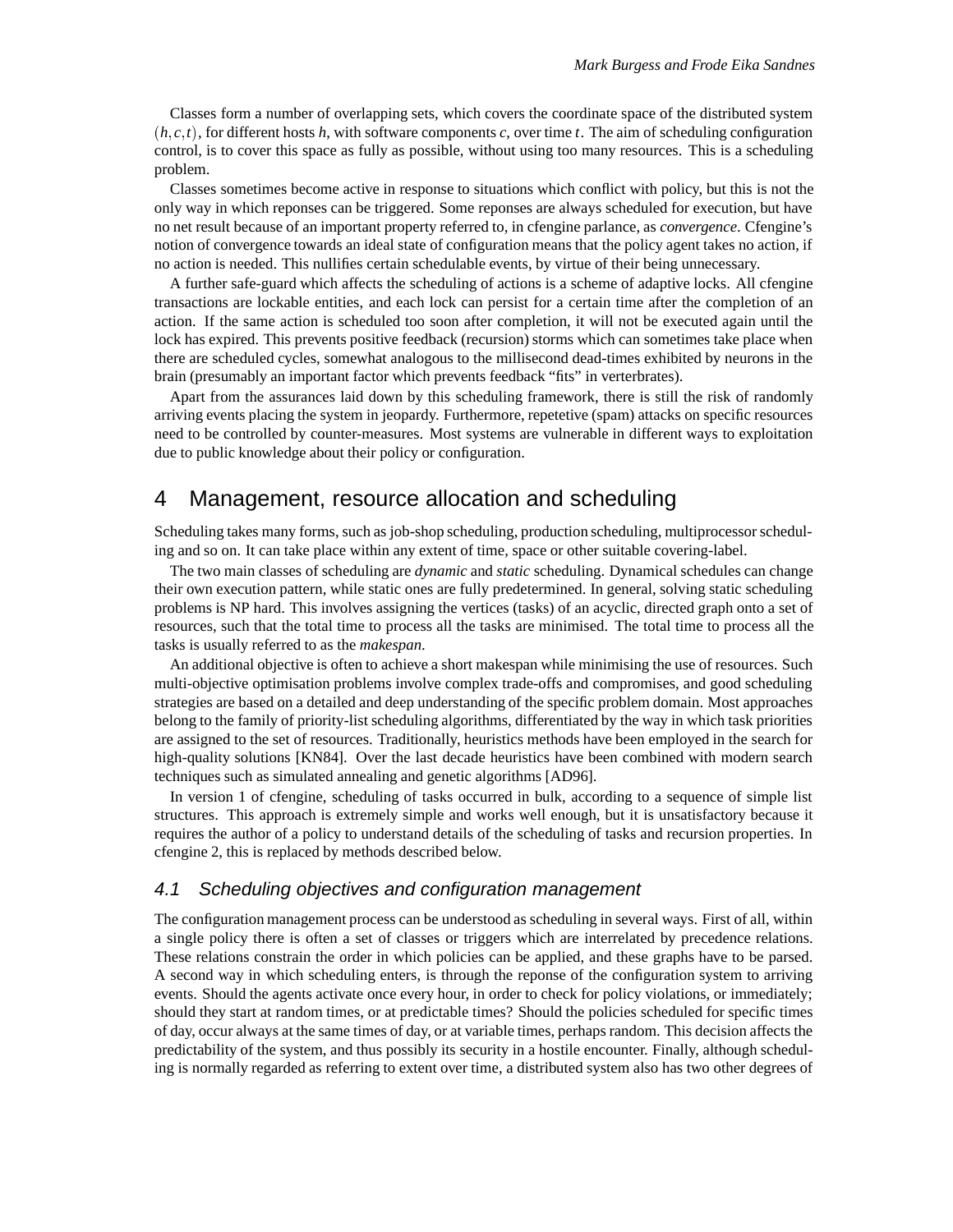

**Fig. 2:** Random scheduling of precedence constrained policies.

'spatial' extent: *h* and *c*. Scheduling tasks over different hosts, or changing the details of software components is also a possibility. It is possible to confound the predictability of software component configuration to present a 'moving target' to would-be attackers. The challenge is to accomplish this without making the system nonsensical to legitimate users. These are the issues we wish to discuss below.

A set of precedence relations can be represented by a directed graph,  $G = (V, E)$ , containing a finite, nonempty set of vertices, *V*, and a finite set of directed edges, *E*, connecting the vertices. The collection of vertices,  $V = \{v_1, v_2, \ldots, v_n\}$ , represents the set of *n* policies to be applied and the directed edges,  $E = \{e_i\}$ , define the precedence relations that exists between these policies ( $e_{ij}$  denotes a directed edge from policy  $v_i$  to  $v_j$ ).

This graph can be cyclic or acyclic. Cyclic graphs consist of *inter-cycle* and *intra-cycle* edges, where the inter-cycle edges are dependencies within a cycle and intra-cycle edges represent dependencies across cycles. When confronted with a cyclic graph then a set of transformations needs to be applied such that *intra-cycle* edges can be removed and the graph can be converted into an acyclic graph.

Configuration management is a mixture of a *dynamic* and *static* scheduling. It is dynamic in the sense that it is an ongoing real-time process where policies are triggered as a result of the environment. It is static in the sense that all policies are known *a priori*. Policies can be added, changed and removed arbitrarily in a dynamical fashion. However, this does not interfere with the static model because such changes would typically be made during a time-interval in which the configuration tool were idle or offline (in a quiescent state). The hierarchal policy model remains static, in the reference frame of each configuration, but may change dynamically between successive frames of configuration.

Cfengine's meta-policy of convergence also plays a role here, in avoiding trivial cycles. The policies of the system dictate how it is to be modified in order for it to converge towards its optimal state. Whenever there is an anomalous change in the system, the system must be modified and the policy graph dictates the partial ordering of the actions required to fix the anomaly. Since the tree primitives are designed to avoid cycles at the atomic level, the only remaining cycles are at the level of the policy tree.

### 5 Security and randomization

The predictability of a configuration is both an advantage and a disadvantage to the security of the system. While one would like the policy objectives to be constant, the details of implementation could legitimately vary without unacceptable loss. Predictability is often exploited by hostile users, as a means of circumventing policy. For instance, at Oslo University College, policy includes forced deletion of MP3 files older than one day, allowing users to download files for transfer to another medium, but disallowing prolonged storage. Hostile users quickly learn the time at which this tidying takes place and set up their own countermeasures in order to consume maximum resources. One way around this problem is to employ the methods of Game Theory[NM44, Bur00b, AGH99, BH95] to randomize behaviour. Cfengine *strategies* are randomizable families of classes, in which a single family member activates with predetermined probability, on each execution of the agent.

In all scheduling problems involving precedence relations, the graph is traversed using topological sorting. Topological sorting is based around the concept of a freelist. One starts by filling the freelist with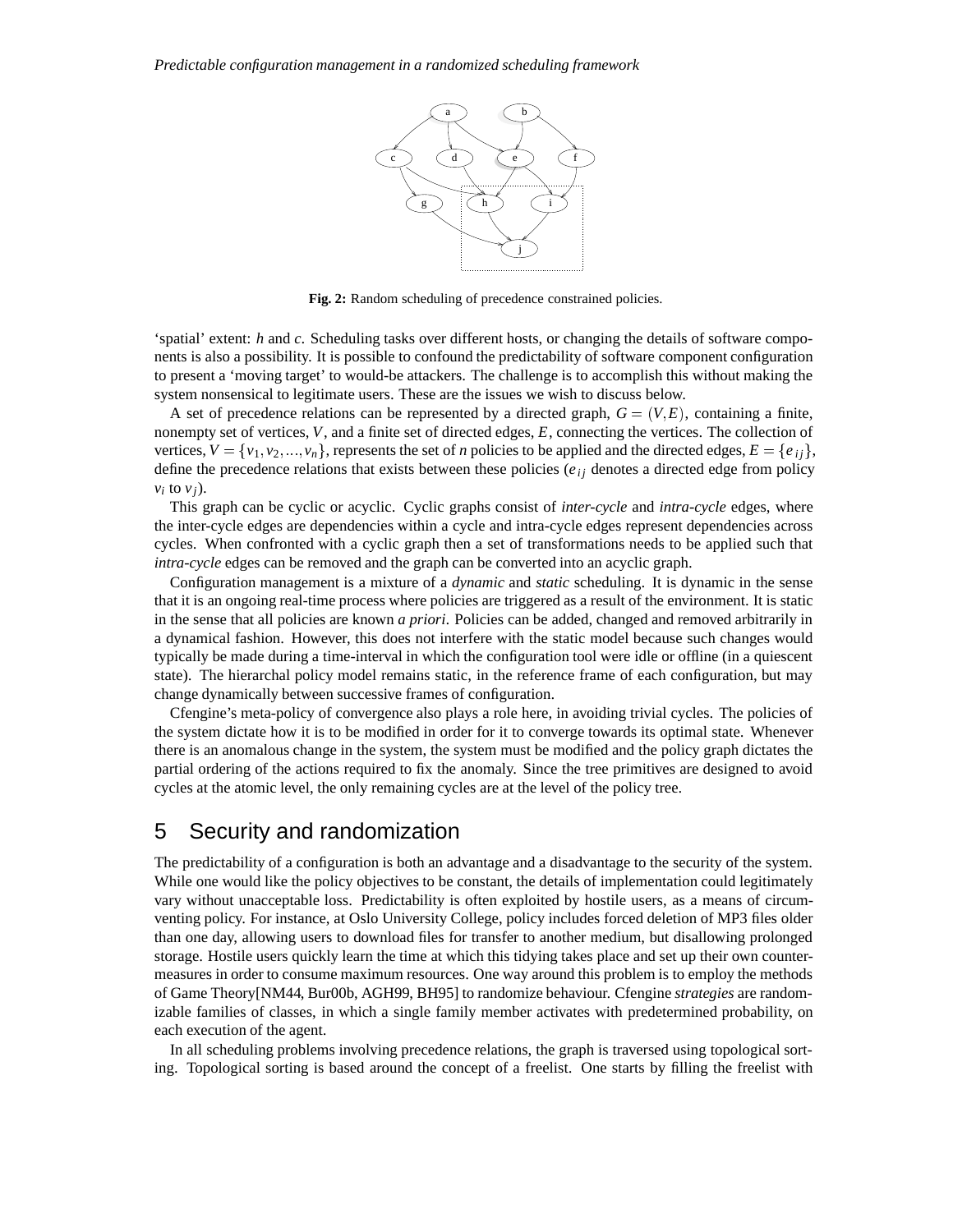the entry nodes, i.e. nodes with no parents. At any time one can freely select, or schedule, any element in the freelist. Once all the parents of a node have been scheduled the node can be added to the freelist. Different scheduling strategies and problems differ in the way elements are selected from the freelist. Most scheduling problems involve executing a set of tasks in the shortest possible time. A popular heuristic for achieving a short schedules is the Critical Path/Most Immediate Successor First (CP/MISF) [KN84]. Tasks are scheduled with respect to their levels in the graph. Whenever there is a tie between tasks (when tasks are on the same level) the tasks with the largest number of successors are given the highest priority. The critical path defined as the longest path from an entry node to an exit node.

In configuration management, the selection of nodes from the freelist is often viewed as a trivial problem, and the freelist may, for instance, be processed from left to right, then updated, in an iterative manner. If instead one employs a strategy such as the CP/MISF, one can make modifications to a system more efficiently in a shorter time than by trivial strategy.

A system can be prone to attacks when a system is configured in a deterministic manner. By introducing randomness into the system, it becomes significantly harder to execute repetitive attacks on the system. One can therefore use a random policy implementation when selecting elements from the freelist. The randomized topological sorting algorithms can be expressed as:

```
freelist := all_entry_nodes;
unscheduled := all_nodes;
while (not unscheduled.empty())
 begin
   node := freelist[random];
   delay(random);
   process(node); // do whatever
   scheduled.add(node);
   freelist.remove(node);
   for all nodes in unscheduled whose parents are all scheduled
     begin
       freelist.add(nodes);
       unscheduled.remove(nodes);
      end
  end
```
For example. Fig 2 illustrates a policy dependence graph. In this example, policy *e* is triggering a management response. Clearly, only the policies *h*, *i* and *j* depend on *e* and consequently needs to be applied. Since policy *j* depends on both *h* and *i*, policy *h* and *i* must be applied prior to *j*. Therefore, the free-list is first filled with the policies *h* and *i*. Policy *h* and *i* are then applied in the sequences *h*, *i* or *i*, *h*, both with a probability of 0.5.

Note that, by making a large number of observations, an external partner would be able to gradually establish some of the precedence relations, and thus partially predict updates. However, the effect of this is very much dependent on the topology of the graph. If the graph is a linear chain of policies then the randomization has no effect. At the other extreme, if the graph consists of independent policies with no inter-dependencies, then the order in which policies are applied is completely arbitrarily and impossible to predict.

Research into techniques for searching combinatorial spaces indicate that a random policy for some problems yield better results than a static left-to-right policy [Mic96]. Thus, in addition to gaining enhanced security one may also obtain a more efficient schedule by applying a random ordering. A random approach to the coverage of parameter spaces has been studied often in connection with Monte Carlo algorithms. Since events themselves occur at random, it would be interesting to study the efficacy of regular versus random scheduling of responses in minimizing the average time for expedition of the event.

## 6 Randomized time-triggers

One special family of scheduling classifiers, in configuration management is *time-triggers*. Such policies dictate operations which are to be conducted at specific times. This could, for example, apply to the backup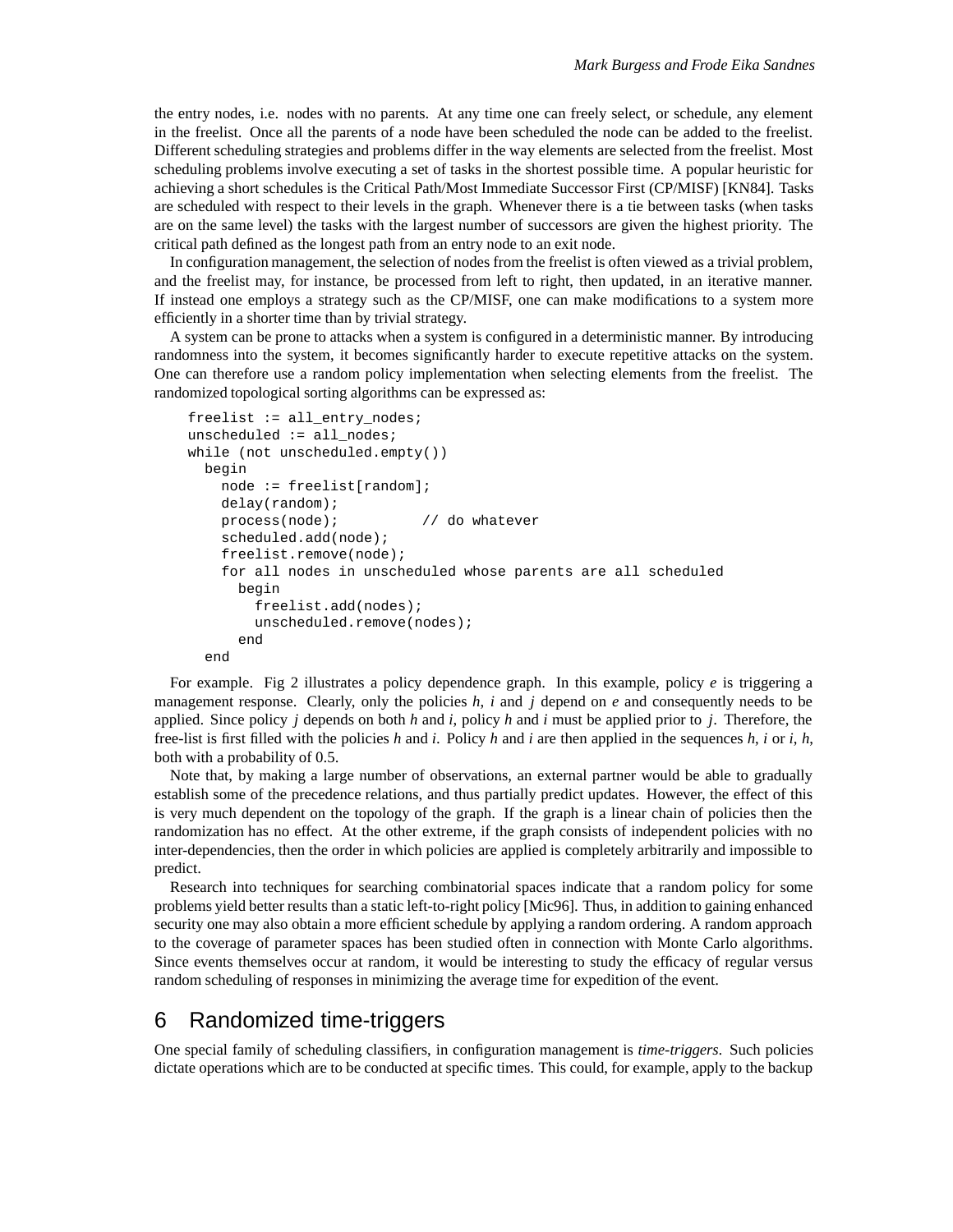

**Fig. 3:** Adding random offsets to time-triggered events.

of user files: all files in the user directories are to be copied to a special backup repository at 2 am every night. It could also typically refer to the cleaning up of files: e.g. all temporary user files get removed at 6 am every morning.

Time-triggered events can be detected and learned by malicious parties and users. Instead of specifying time-triggers with absolute time-stamps, it is desirable to introduce a level of randomness to certain timetriggers. There are two main ways to specify randomized time-triggers. *Absolute time with random offset* and *period with random offset*. The absolute time and with random offset specifies a given time, say every hour, or every day at a certain time with a random amount added. The period with random offset specifies a time-trigger with a certain period or frequency, also with a random offset added. Certain tasks are more naturally described using a time stamp and other using frequencies. Fig 3 illustrates time-triggered events with random offsets.

Cfengine supports the notion of local and distributed randomization in time. In local randomization, one uses a Monte-Carlo Metropolis approach to a vary amongst a list of distinct tactics. Such an approach is called a strategy, due to the connection with mixed strategies in Game Theory. For example:

strategies:

```
f spread_load
percent_10: "1" # These classes get defined in
percent_30: "3" # these ratios of the sum 1+3+6
percent_60: "6" # i.e. 1/10, 3/10, 6/10
 \}action:
(Hr00.percent_10)||(Hr02.percent_30)::
    policy
```
In this example, one member of the set of classes percent 10, percent 30, percent 60, is defined on each invocation of the agent, with the indicated probability. When combined with time classes, using AND and OR, one has an action to be carried out only 40 percent of the time. Ten percent of the time, it will be done at 00:00 hour, and thirty percent of the time at 02:00 hours.

Distributed randomization is really a two-dimensional randomization. The SplayTime variable, in cfengine, allows load to be spread over a maximum interval of time, depending on where one is in the network name-space. This doubles as a load-balancing strategy.

 $SplayTime = (number of minutes)$ 

This declaration evaluates to a different offset on each host. A hashing algorithm selects a value between zero and the specified number of minutes, based on the identity of the host running the agent. An additional random element can be added.

Randomization makes it much harder to identify time-trigger patterns. For example if a time trigger is set to 12:00 noon with a random offset of +/- 12 hours, then its virtually impossible to predict events. On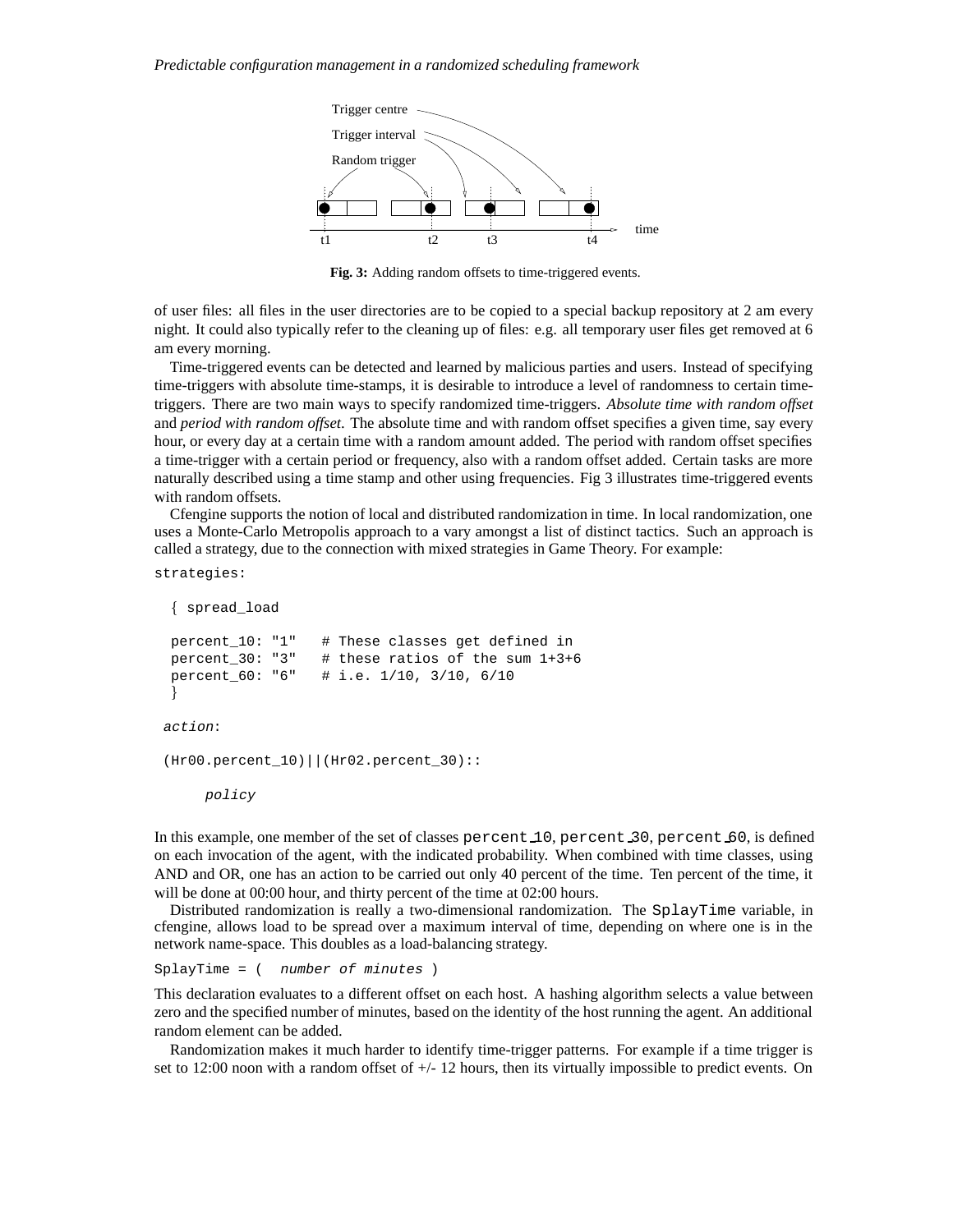

**Fig. 4:** Reducing the grain size and randomly scattering the fine-grained tasks.

systems with quotas, some users hog resources by identifying and exploiting fixed cleanup policies. Shared temporary directories are filled up with large files under the assumption that they will be accessible for the next *X* hours. Other users may be stopped from executing certain tasks as a result of this antisocial behaviour. With a randomized cleanup policy the users can never be completely assured that their files will remain in its temporary location the next moment. Such a strategy will therefore serve to deter speculation in shared resources without reducing the quality of service for ordinary users.

#### 6.1 Reducing granularity

Configuration management tools, like cfengine, allow abstract descriptions such as time-triggered copying of multiple files and directories. The objective of this abstraction is to have clean and simple configuration scripts, uncluttered by detail. The configuration agent responds by performing the task as one entity, i.e. in one batch. These abstract descriptions define *coarse grained* operations. However, when introducing the notion of randomized time-triggered events, it is also natural to reduce the level of granularity. The set of files specified by the policy in the configuration script are split up into smaller entities such that the copying of files happens as a continuous random process. The files could be split into different groups on type, on size or number.

This serves two purposes. First, it is more difficult for parties to determine the mapping between files and their associated time-trigger. Second, proposed strategy will greatly assist load balancing as file copying operations can be highly resource intensive.

The conversion of one *coarse grained* operation into m *fine grained* operations can and should be done automatically by the configuration tool, making it transparent to the system administrator. Fig 4 illustrates the effect of dispersing a bulk operation in the time-domain.

#### 6.2 Resolving cycles and storms

Any configuration or security system which offers an interactive dialogue, such as a system service or configurator responding with countermeasures, is vulnerable to a denial of service attack of the form: start request, system load increases, respond to load (loads further). This type of emergent condition can be avoided by breaking the cycle of dependency using some kind of policy.

Adaptive (persistent) locking, which introduces a time-limit and expiry policy on transactions, can be used to deal with repetition of an event over shorter time granules[BS97]. The transaction locking mechanism, used in cfengine for instance, can break cycles in many graphs. They are set by two parameters:

```
IfElapsed = ( num_of_minutes )
ExpireAfter = ( num_of_minutes )
```
The former permits the execution of a transaction, only if the specified number of minutes has expired since the last similar transaction. The latter will forcibly break a cycle, when a new transaction is attempted, if it has not completed and unlocked within the time specified. For example, cycles which take an anomalous time to complete can exceed the allowed lifespan of a persistent lock, so that it has expired before the cycle comes around. These are sufficient to contain most recursive storms, caused by erroneous self-reference.

Thse methods are often sufficient, but do present a possibly exploitable loophole in the security of the system. One example of this is that attackers could aim a denial of service attack at a dependency (such as a naming service), which causes the configuration system to become sluggish. This can distort the normal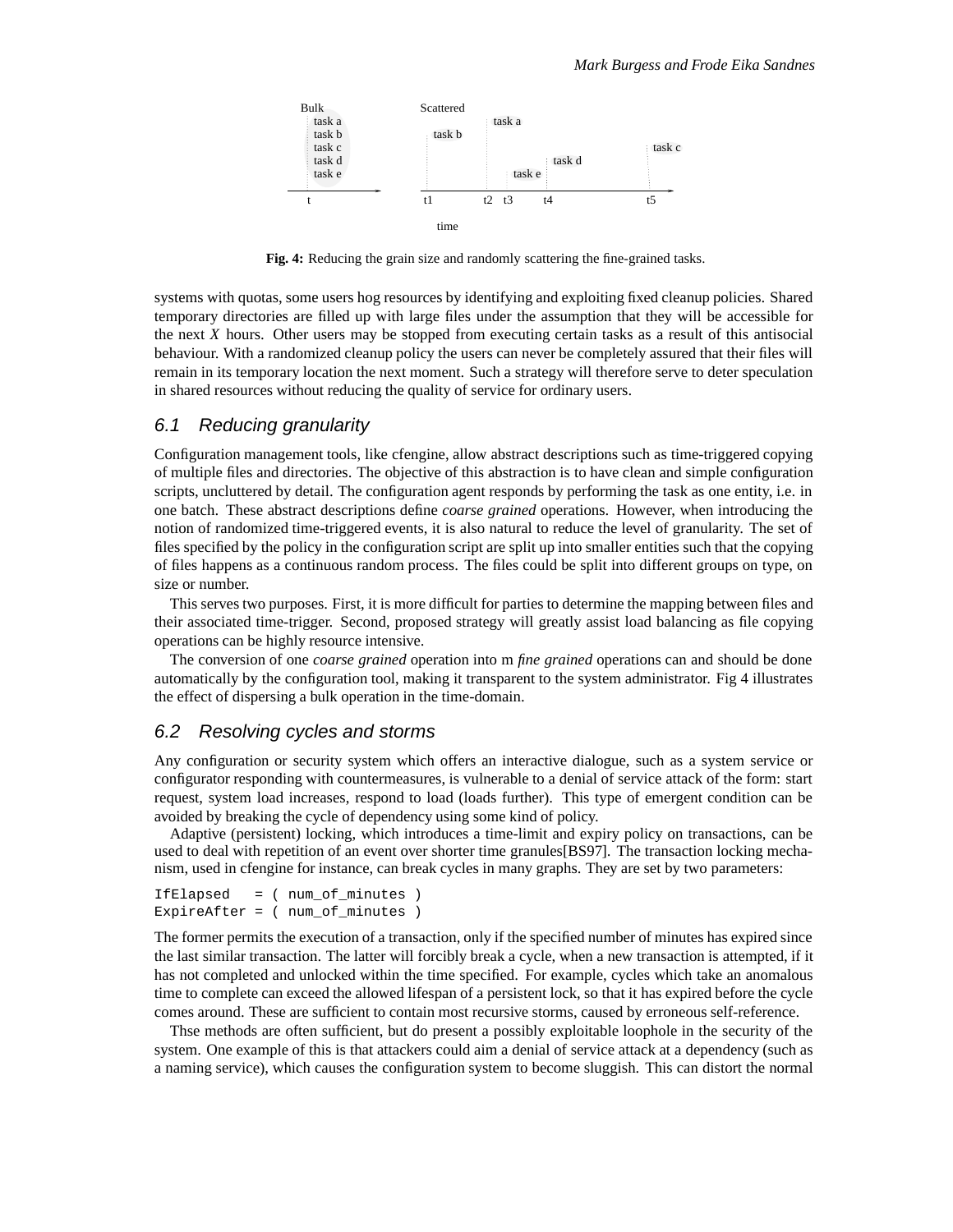

**Fig. 5:** Keeping schedules of iterations disjoint to ensure no intra cycle dependency violations.

running of the system and lead to the artificial expiry of time limits. It is therefore of interest to combat cycles by a second method.

Locks are only effective at preventing extraneous actions. A counter example, which cannot be handled by a lock, is the opposite case where a cycle prevents something from getting started. For instance, a configuration system which relies on its own configuration to update itself (such as cfengine) can suffer from: syntax error, can't parse configuration, cannot update and replace syntax error. This problem needs to be addresses by breaking the cycle into two separate pieces: one which updates the configuration and one which does the rest. The same thing naturally applies to human resources, where one relies on, say, E-mail to report errors. The message cannot be sent or received until the system works.

There are no guarantees that the dependence hierarchy will not contain cyclic dependencies. Scheduling literature mostly assumes the graph to be acyclic, and only a few studies address the scheduling of iterative tasks. One technique for addressing this problem is that of *graph* unfolding and graph transformation - a technique in which a cyclic graph is expanded into multiple iterations followed by a transformation step where cycles are broken in strategic locations [YF97]. An alternative is to search for a configuration where cyclic edges are removed such that the makespan is minimized [SM98]. Most real-world processes are iterative and recurrent in nature and are more naturally expressed as a cyclic task graph. It is common to view these cyclic problems as acyclic as this simplifies the scheduling problem. A cyclic problem can be treated as acyclic as long as each scheduled cycle is disjoint from the other cycles so that no intra-cycle dependencies are violated (see Fig 5). It is therefore essential to check for cycles in the configuration dependence hierarchy and thereafter disconnect these cycles.

There are many strategies for detecting cycles in graphs [Wei72, Rei68]. A very simple approach to detecting cycles in a graph involves representing a graph with *n* vertices as an  $n \times n$  adjacency matrix *A*, where row *i* and column *i* represent policy *i*. Non-zero elements in the matrix denote dependencies. For example, a 1 in column 4 at row 3 indicate that policy 4 depends on policy 3, i.e. policy 3 must be applied before policy 4. The cycles of *A* is found by taking the matrix product of *A*, such that

$$
A, A^1, A^2, A^3, \dots, A^n \tag{1}
$$

All nonzero diagonal elements will then represent a cyclic dependence of length equal to the power. For example:

|  |  | $A = \begin{bmatrix} 0 & 0 & 1 & 0 \\ 1 & 1 & 0 & 0 \\ 0 & 1 & 0 & 1 \\ 0 & 0 & 1 & 1 \end{bmatrix}, A^2 = \begin{bmatrix} 0 & 1 & 0 & 1 \\ 1 & 1 & 1 & 0 \\ 1 & 1 & 1 & 1 \\ 0 & 1 & 1 & 2 \end{bmatrix}$                   |  |  |  |
|--|--|------------------------------------------------------------------------------------------------------------------------------------------------------------------------------------------------------------------------------|--|--|--|
|  |  | $A^3 = \begin{bmatrix} 1 & 2 & 2 & 2 \\ 2 & 3 & 2 & 2 \\ 2 & 4 & 3 & 4 \\ 2 & 4 & 4 & 5 \end{bmatrix}, A^4 = \begin{bmatrix} 13 & 24 & 20 & 24 \\ 16 & 29 & 24 & 28 \\ 24 & 44 & 37 & 44 \\ 28 & 52 & 44 & 53 \end{bmatrix}$ |  |  |  |

Shorter cycles recur at intervals equal to the cycle length, i.e. cycles of length two will re-emerge after 4 multiplications. The matrices above show that there are two self-cycles, or cycles of length one, namely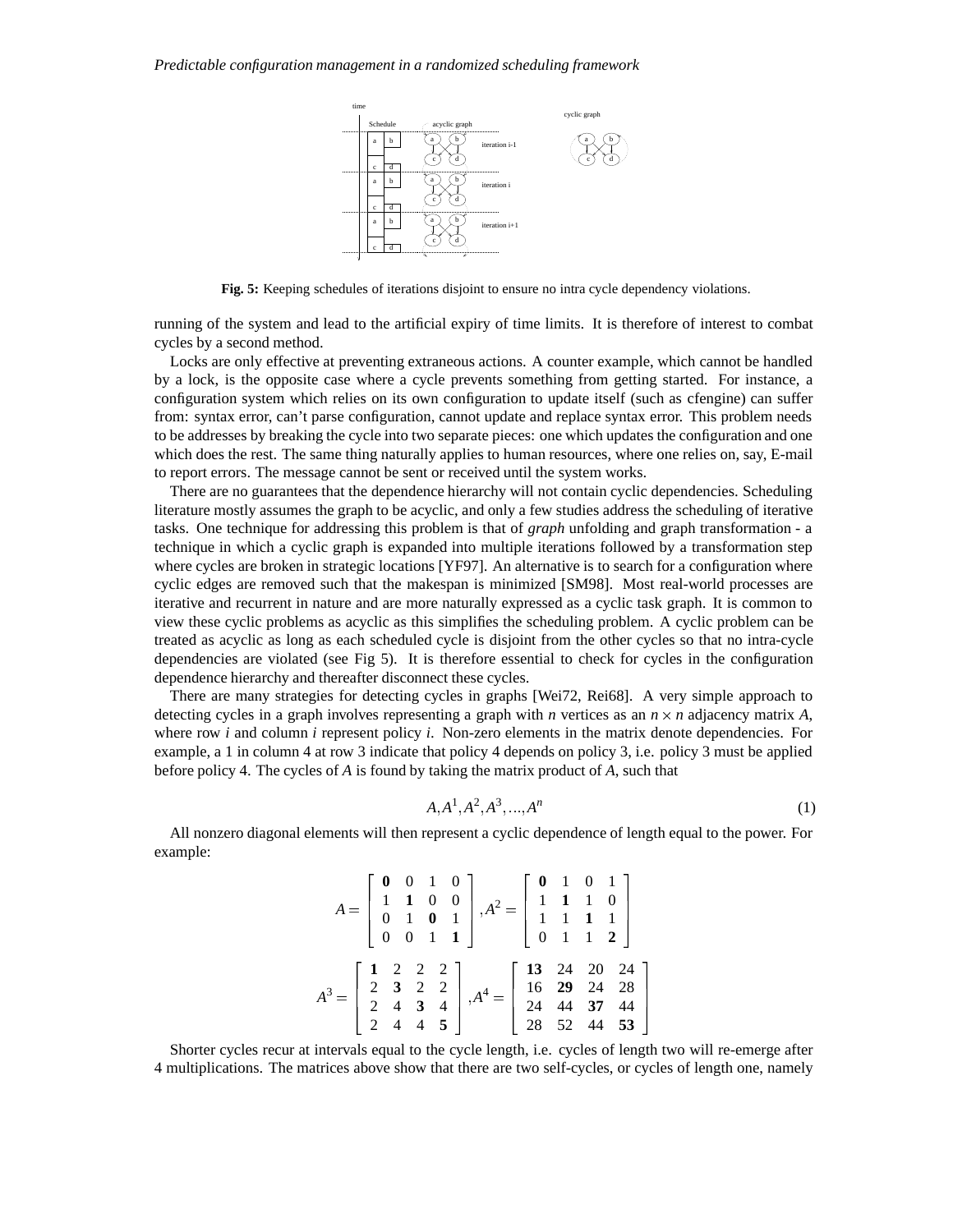

**Fig. 6:** Cyclic graph with two self-cycles, one cycle of length two and one cycle of length four.

from task 0 to task 0, and from task 3 to task 3. There is one cycle of length two involving the third and the forth task (note that the self-cycles remerge in the diagonal). Further, there is one cycles of length three, and there is one cycle of length four involving all the tasks. This graph is also shown in Fig 6.

Having identified the cycles then cycles are broken off such that the cyclic graph becomes an acyclic graph where the unprocessed nodes are collected at the bottom, or towards the end, of the graph. Note that there is a relationship between the sequences generated during scheduling, and the paths obtained during reachability and data-flow analysis of distributed systems [CK94].

#### 6.3 Decentralized scheduling and global goals

Configuration management tools administer checks and controls to a distributed network of hosts. The policy broker is the agent located at each host, whose function it is to interpret and implement policy, based on the details of its local environment. The administration task is therefore decentralized, but unified with a central or global goal. This is quite different to other scheduling scenarios where scheduling of a distributed set of resources is centralized. However, each configuration agent operates in its own domain; in cfengine, these agents operate with an almost complete disregard for the activities conducted by peer agents. This independence is intentional, and helps to avoid cycles and complex dependencies in the distributed domain. As far as we know, there is no evidence to suggest that this confers any limitations or significant restrictions on configuration management. From the viewpoint of a system administrator, the scheduling problem is centralized. However, viewed as a whole, the work of all the agents contribute toward the global optimal state for the distributed system.

#### 7 Conclusions

This paper considers the use of scheduling analysis as a tool for ensuring effective and predictable configuration management. The policy agent cfengine is used as an example of some of these techniques.

Scheduling, in a distributed environment, is a powerful idea which extends in both time and 'space'  $(h, c, t)$ . The main message of our discussion is that scheduling can be used to place reasonable limits on the behaviour of configuration systems: ensuring that policy checks are carried out often enough, but not so often that they can be exploited to overwork the system. It should neither be possible to exploit the action of the configuration system, nor prevent its action. Either of these would be regarded as a breach of security.

In a networked environment, individual hosts are exposed to threats not only from local users, but also from would-be remote attackers. Protection against so-called Denial of Service attacks has been notoriously hard to address, but we believe that the method of random scheduling of configuration described here can play a role in preventing the efficacy of such attacks. Note that even the accumulation of system garbage (i.e. files which contravene policy) can also be regarded as a Denial of Service attack, repetitively consuming resources. In cfengine version 2, randomized strategies have been introduced as an experimental tool. It remains to be seen how effective these are in practice. We aim to present some specific practical applications in future work.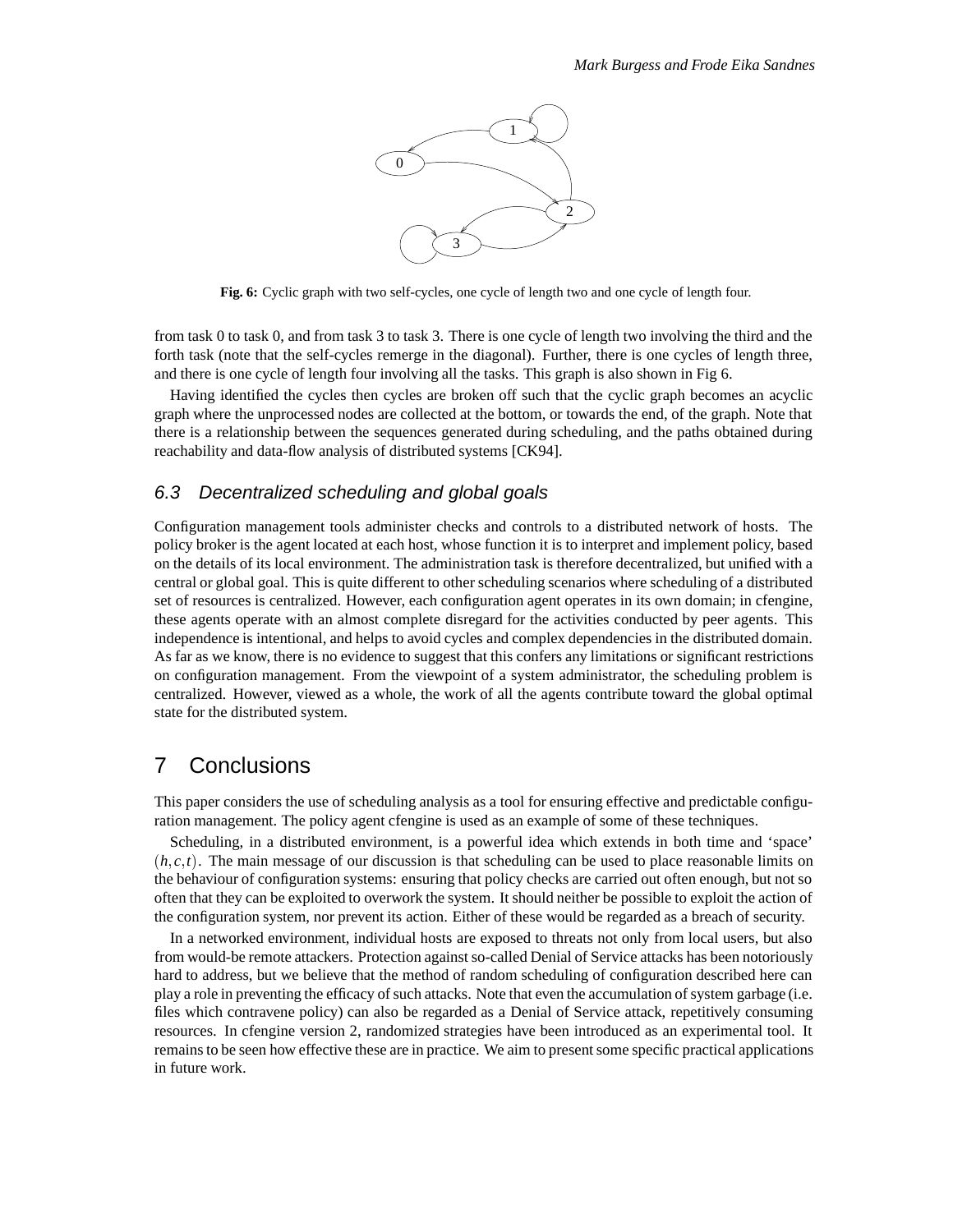## References

- [AD96] Imtiaz Ahmad and Muhammed K. Dhodhi. *Multiprocessor Scheduling in a Genetic Paradigm*. Parallel Computing, vol 22, pp395-406, 1996.
- [AGH99] S.P. Anderson, J.K. Goeree, and C.A. Holt. Stochastic game theory: Adjustment to equilibrium under noisy directional learning. *Working paper, University of Virginia*, 1999.
- [And94] P. Anderson. Towards a high level machine configuration system. Proceedings of the Eighth Systems Administration Conference (LISA VIII) (USENIX Association: Berkeley, CA):19, 1994.
- [BH95] J. Brandts and C.A. Holt. Naive bayesian learning and adjustment to equilibrium in signaling games. *Working paper, University of Virginia*, 1995.
- [BR97] M. Burgess and R. Ralston. Distributed resource administration using cfengine. *Software practice and experience*, 27:1083, 1997.
- [Bru94] Lee Bruno. Sophisticated Network Management. *Open Computing*, 11(12):100, December 1994.
- [BS97] M. Burgess and D. Skipitaris. Adaptive locks for frequently scheduled tasks with unpredictable runtimes. *Proceedings of the Eleventh Systems Administration Conference (LISA XI) (USENIX Association: Berkeley, CA)*, page 113, 1997.
- [Bur] M. Burgess. Cfengine www site. *http://www.cfengine.org*.
- [Bur95] M. Burgess. A site configuration engine. *Computing systems (MIT Press: Cambridge MA)*, 8:309, 1995.
- [Bur98] M. Burgess. Computer immunology. *Proceedings of the Twelth Systems Administration Conference (LISA XII) (USENIX Association: Berkeley, CA)*, page 283, 1998.
- [Bur00a] M. Burgess. *Principles of Network and System Administration*. J. Wiley & Sons, Chichester, 2000.
- [Bur00b] M. Burgess. Theoretical system administration. *Proceedings of the Fourteenth Systems Administration Conference (LISA XIV) (USENIX Association: Berkeley, CA)*, page 1, 2000.
- [CK94] S. C. Cheung and J. Kramer. An integrated method for effective behaviour analysis of distributed systems. *Proceedings of the 16th IEEE Conference on Software Engineering*, 1994.
- [DDLS00] N. Damianou, N. Dulay, E.C. Lupu, and M. Sloman. Ponder: a language for specifying security and management policies for distributed systems. *Imperial College Research Report DoC 2000/1*, 2000.
- [Far92] Rik Farrow. Object-Oriented Network Management. *UNIX/world*, 9(11):93, November 1992.
- [HZ89] B. Hagemark and K. Zadeck. Site: a language and system for configuring many computers as one computer site. *Proceedings of the Workshop on Large Installation Systems Administration III (USENIX Association: Berkeley, CA, 1989)*, page 1, 1989.
- [KC99] Fabio Kon and Roy H. Campbell. Supporting automatic configuration of component-based distributed systems. In *Proceedings of the 5th USENIX Conference on Object-Oriented Technologies and Systems (COOTS-99)*, pages 175–188, Berkeley, CA, 1999. USENIX Association.
- [KC00] Fabio Kon and Roy H. Campbell. Dependence management in component-based distributed systems. *IEEE Concurrency*, 8(1):26–36, January/March 2000.